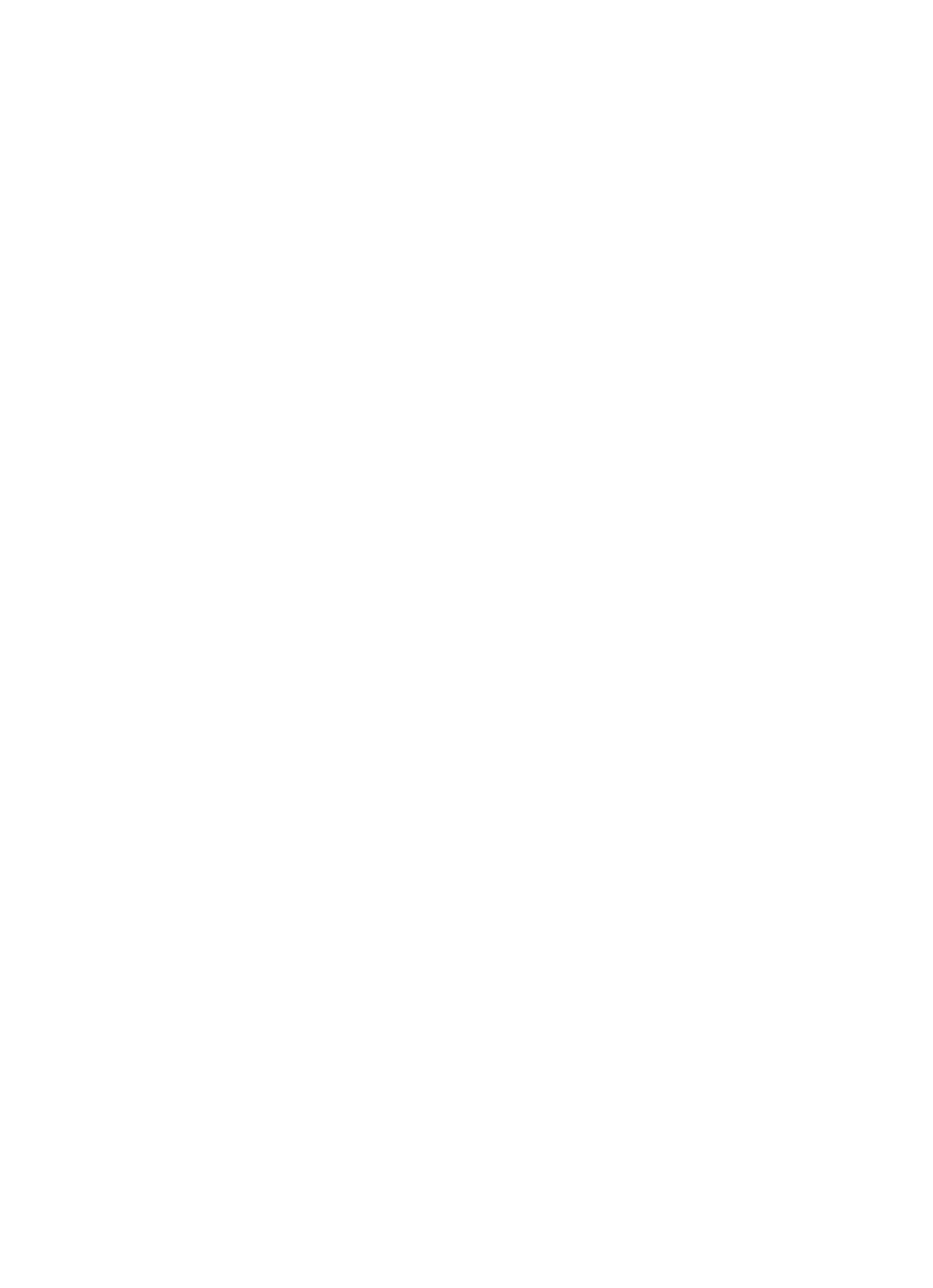# **Contents**

| Manual Frequency Selection ---------------------------------    |
|-----------------------------------------------------------------|
| Automatic Frequency Search ---------------------------------07  |
|                                                                 |
|                                                                 |
|                                                                 |
|                                                                 |
| Charging for rechargeable battery -------------------------- 11 |
|                                                                 |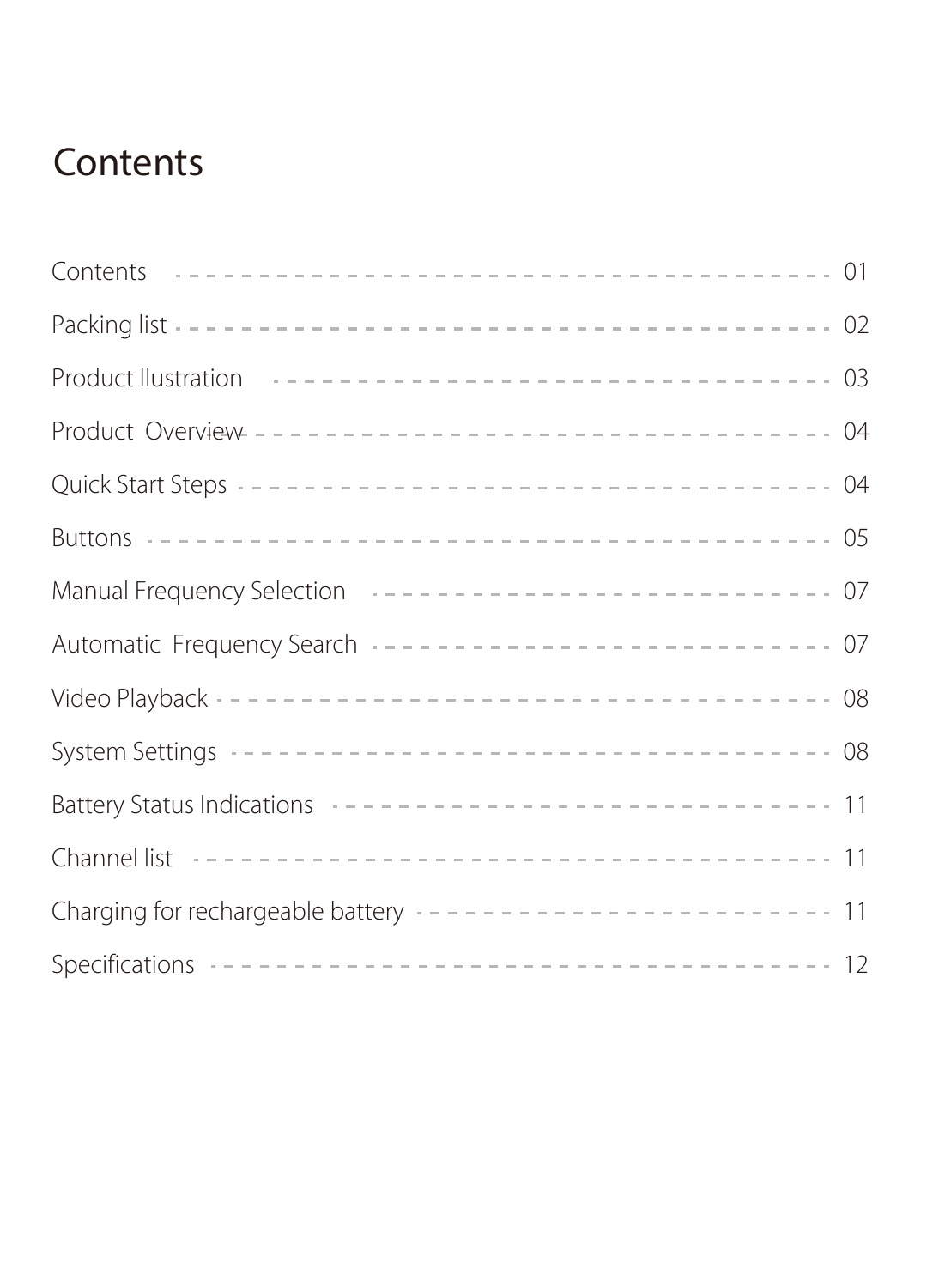# Packing list

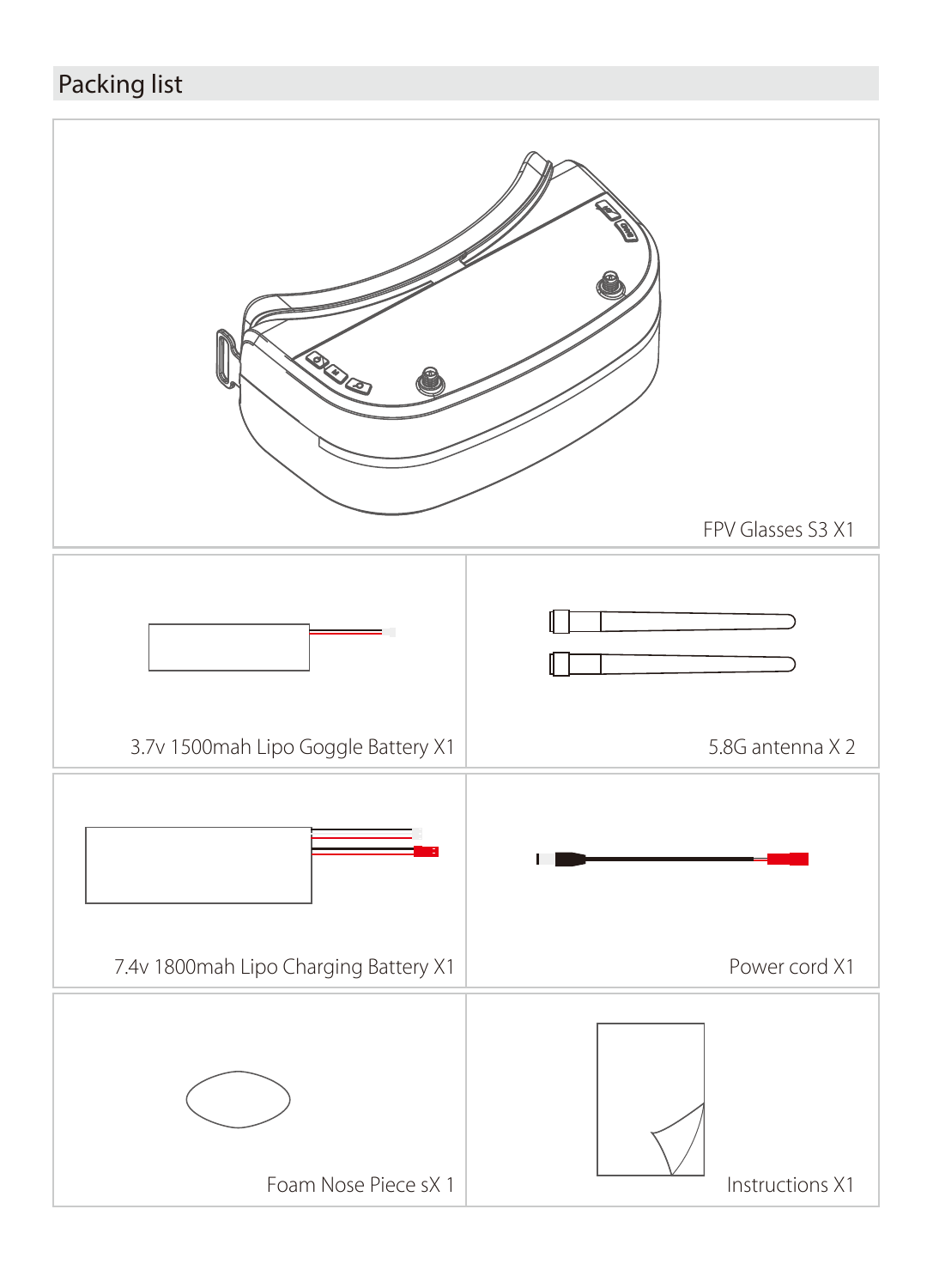# Product llustration



- [1] Band / Volume increase (+)
- [2] Channel/ Volume decrease (-) [7] F/SD card slot
- [3] Power button/ Menu
- [4] Video
- [5] Search
- [6] Antenna Connector
- - [8] Micro USB interface
	- [9] Right pupillary distance
	- adjustment
	- [10] Left pupillary distance

#### adjustment

- [11] DC Charging port
- [12] Charging indicator
- [13] Video input/ output
- [14] Headphone jack
- [15] Battery cover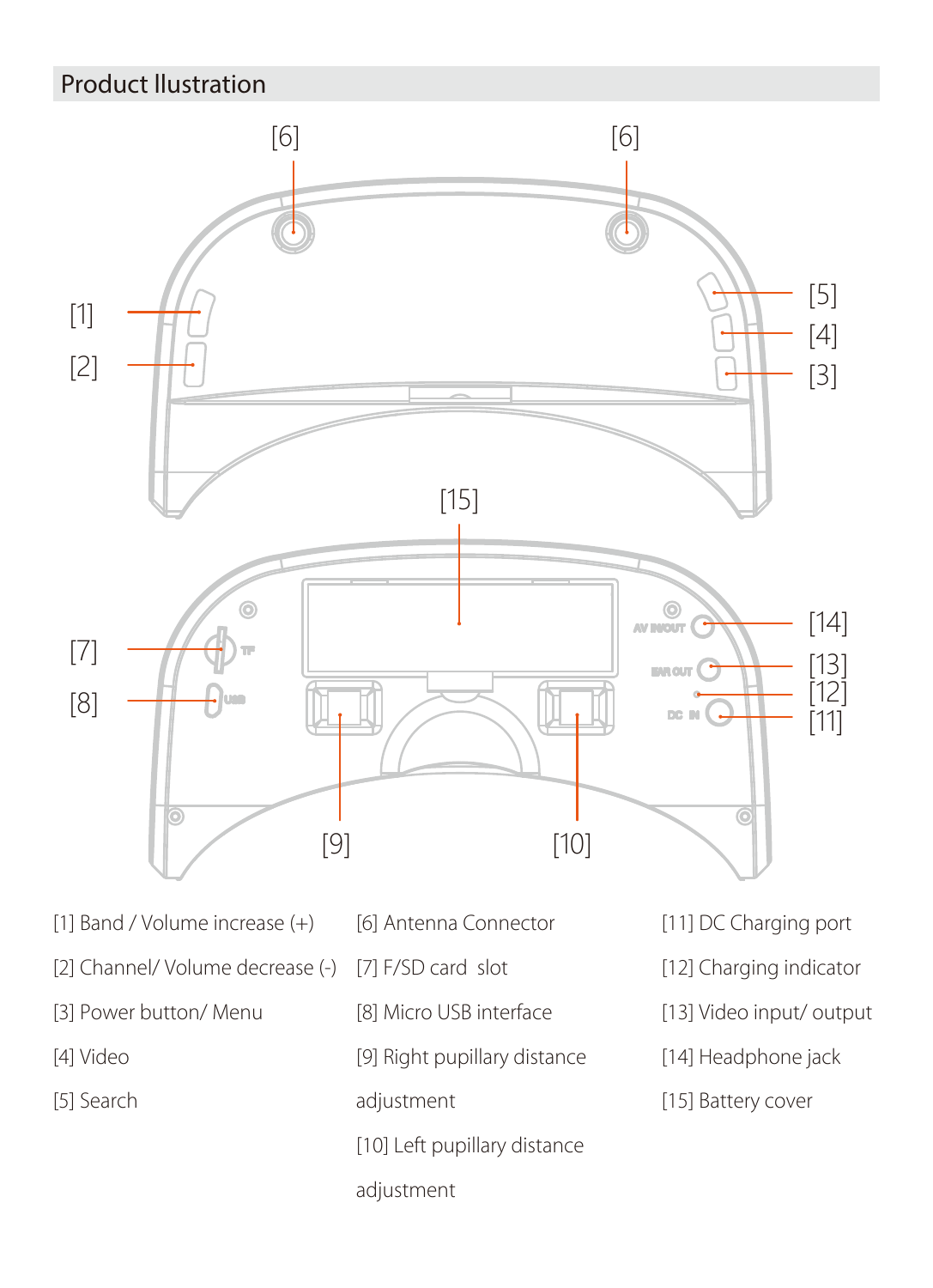#### Product Overview

SwellPro FPV Goggle Glasses S3 provide a lightweight, powerful and immersive First-Person-View (FPV) experience. Ergonomically comfortable to wear, adjustable and with dual LCD screens, they provide real-time video from your drone as well as allowing you to record your mission. Dual receiver technology helps ensure a stable and fast video connection. Your Goggle Glasses S3 will make you feel all the excitement of your drone flight – as if you were in the cockpit!

#### Quick Start Steps

1. nstall antennas and storage card.

2. If the inbuilt lithium battery is low [e] or the display flashes, use the supplied 2S charging battery to charge the S3 Goggles.

3. Press and hold the power button for 3 seconds to power up the Goggles.

4. Adjust the straps of the goggles and the pupillary distance to suit your face for the best and sharpest picture. It may be necessary to tighten or loosen the straps to see the display in focus. Every face is different, so experiment with the position of the goggles on your face to find the optimum position.

5. With your drone transmitting its FPV, briefly press the auto channel search button [5]. Repeat this process until the goggles lock onto your drone's video signal and provide the best picture.

#### OSD (On Screen Display)



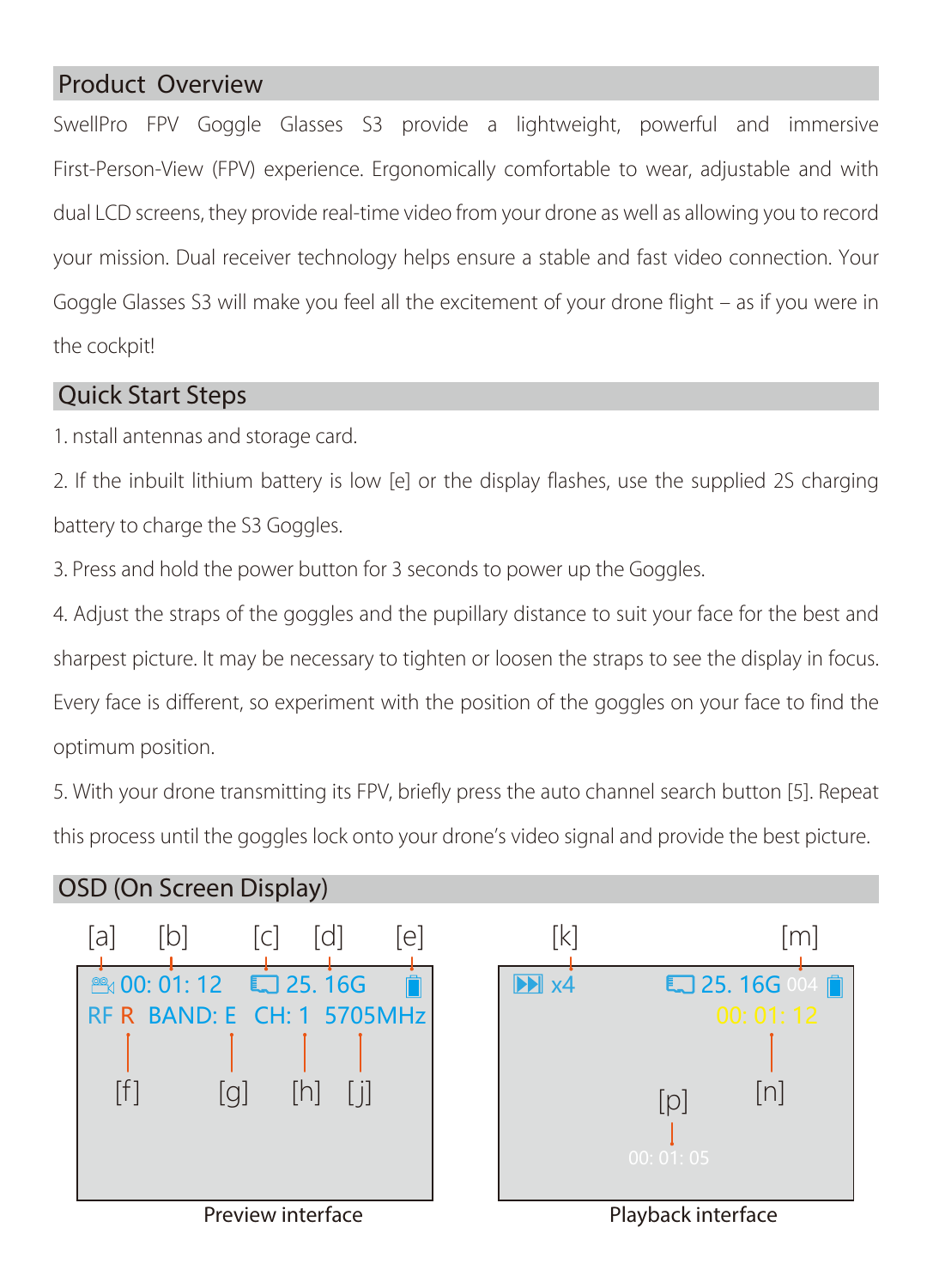[a] Video recording status: Blue indicates view only, red indicates received video is being recorded to the TF/SD card.

[b] Video timer: Hour: Minute: Second.

[c] TF/SD card status: Blue indicates good card status, Red indicates no TF/SD card detected or that the card needs to be reformatted.

[d] TF/SD card remaining capacity

[e] Internal battery charge level

[f] Receiver: RF R – signal is being processed from the right-hand receiver. RF L – signal is being processed from the left-hand receiver.

[g] BAND: the current working band of the receiver, the working bands A – F should match the transmission band of your drone's transmitter.

[h] CH: the current channel of the receiver, there are eight channels per Band.

[i] 5705MHz: displays the current working frequency of the receiver

[k] current video playback speed

[m] name of the video currently playing.

[n] duration of the playing video in hours: minutes: seconds.

[p] current video playback point in hours:minutes:seconds.

#### Buttons

[1] BAND button

- RF (FPV) mode: briefly press the BAND button to cycle the Bands A-F
- All modes: press and hold the BAND button to increase volume.
- Menu mode: briefly press the BAND button to go up or increase a value.

[2] CH button

- RF (FPV) mode: briefly press the CH button to cycle the Channel 1-8
- All modes: press and hold the CH button to decrease volume.
- Menu mode: briefly press the CH button to go down or decrease a value.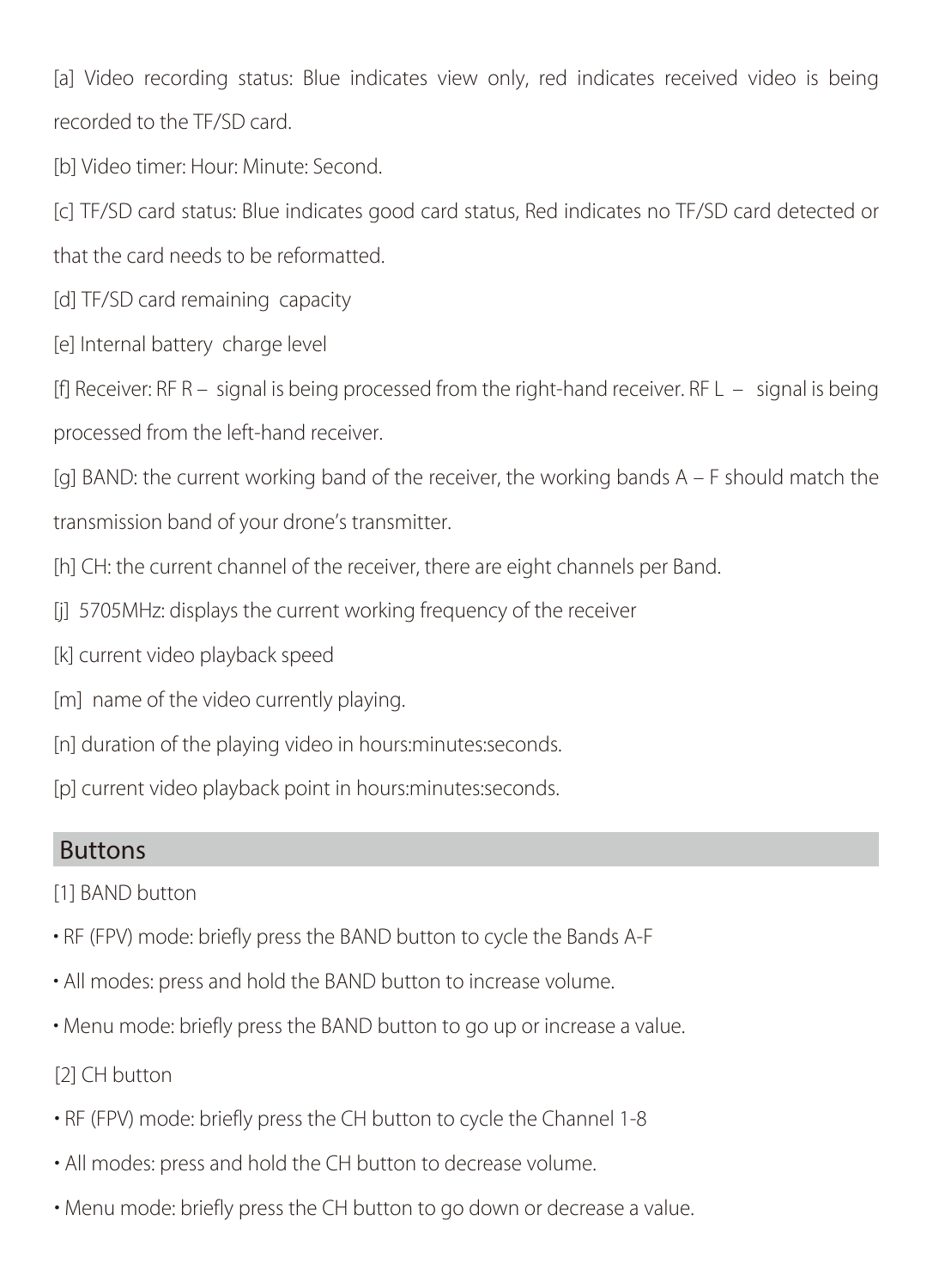#### $[3]$   $(b)$  button

• Power ON/OFF: Press and hold for 3 seconds to turn the goggles ON or OFF.

• MENU mode: briefly press the button to open the System Settings menu.

• PLAYBACK mode: briefly press the button to pop up the "File Del, Push OK" dialog

box, then press the SEARCH button [5] to confirm the deletion of the current video file.

#### [4] M button

• Switch modes: briefly press the M button [4] to switch between RF(FPV), AV-IN and PLAYBACK modes.

• RF (FPV) or AV-IN mode: press and hold the M button [4] to start recording. Press the M button again to stop the recording

• MENU mode: briefly press the M [4] button to return to the previous item.

#### [5] SEARCH button

• RF (FPV) mode: briefly press the SEARCH button [5] to automatically search for an FPV signal from your drone. The screen will display the search progress and the Band and channels being scanned. When the search is complete, the screen will display the current channel information. If the scan has not selected the best channel for your drone, briefly press the button again to continue searching until the correct channel is displayed and the picture from your drone is clearly received. If a strong signal is not found after searching all channels, the receiver will stop searching.

• MENU mode: briefly press the SEARCH button [5] to confirm a menu selection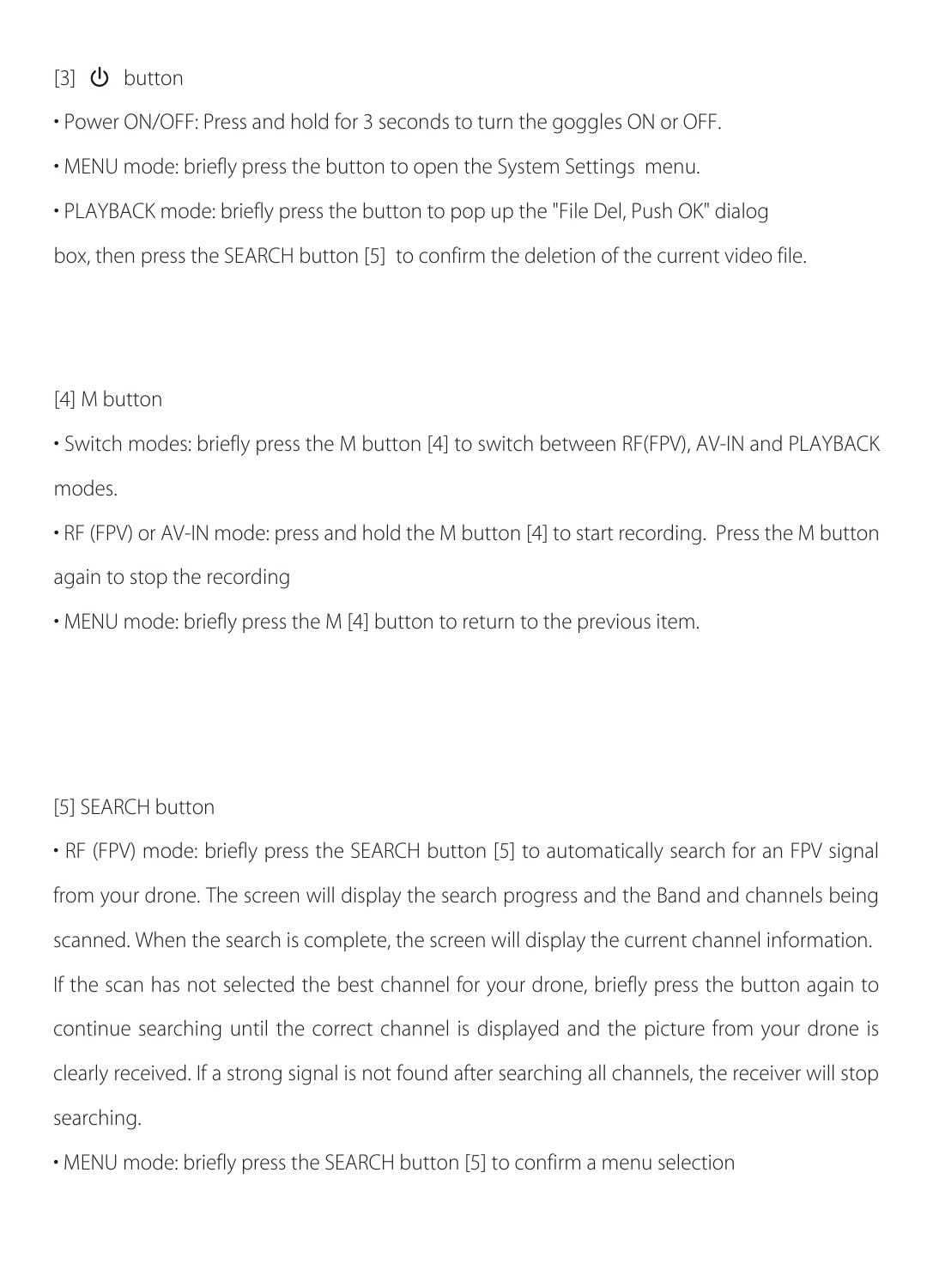### Manual Frequency Selection



If the exact channel of your transmitter is known, in RF (FPV) mode, use the BAND [1] and CH [2] buttons to select the matching channel .

Frequency interface

#### Automatic Frequency Search

| Search |  |
|--------|--|
|        |  |

Automatic search frequency interface

If the exact channel your drone transmits its FPV signal is unknown, then in RF (FPV) mode, briefly press the SEARCH button [5] to automatically search for an FPV signal from your drone. The screen will display the search progress and the bands and channels being scanned. When the search is complete, the screen will display the current channel information. If the scan has not selected the best channel for your drone, briefly press the button again to continue searching until the correct channel is displayed and the picture from your drone is clearly received. If a strong signal is not found after searching all channels, the receiver will stop searching.

#### Video Recording and Playback

Before recording video using your Goggle Glasses S3, we recommended formatting the TF/SD card using the goggles. Follow the instructions in the Format SD Card section of this manual. Recording your FPV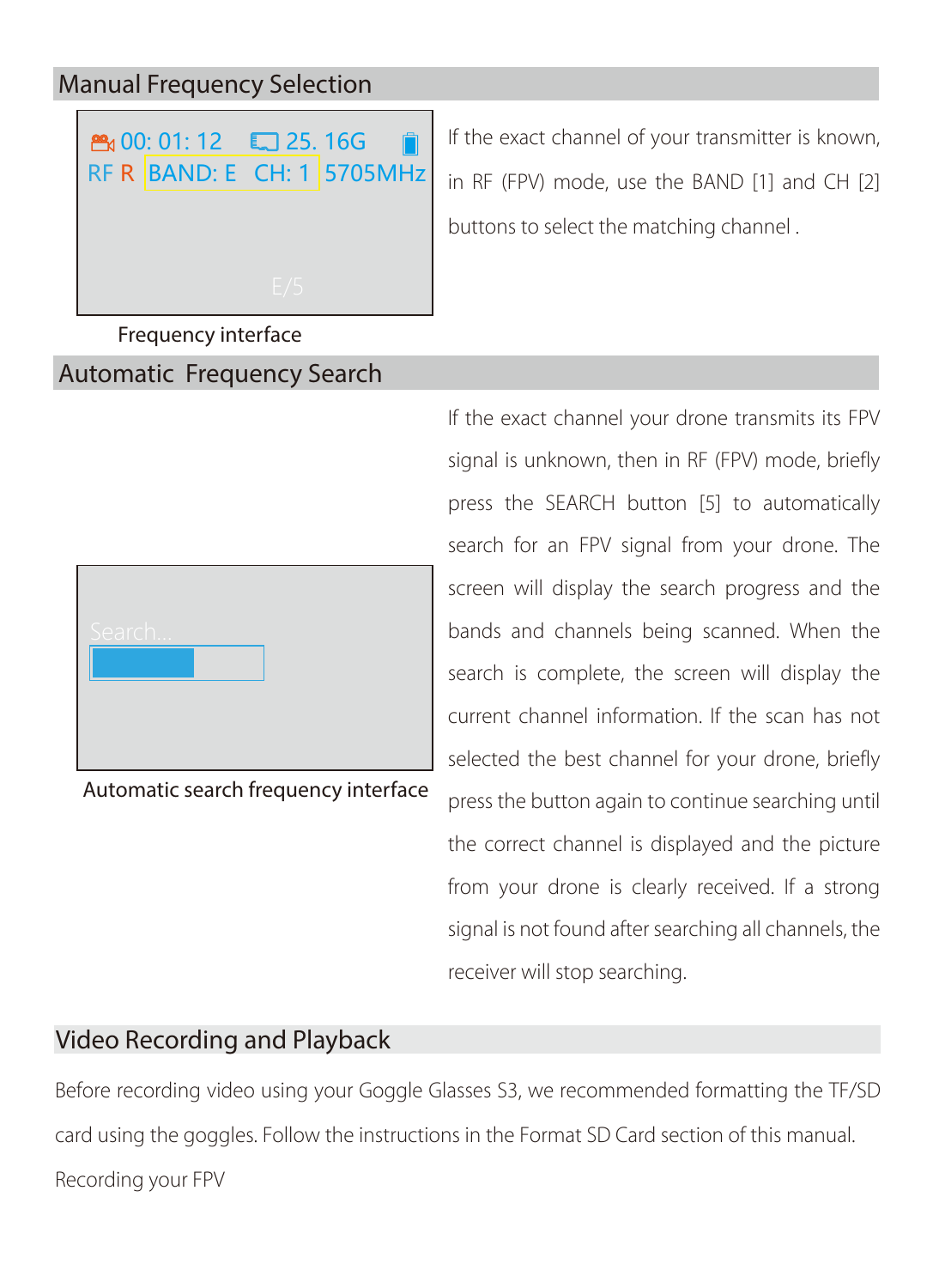•Record Video: press and hold the M button [4] to start recording. Press the button again to stop the recording

#### Video Playback

• To playback videos from the TF/SD card, switch modes to PLAYBACK by briefly press the M button [4]. The Goggles will cycle between RF(FPV), AV-IN and PLAYBACK modes.

• Select file to play: briefly press BAND button or CH button to move backwards or forwards through the recorded files

• To Play the file press the SEARCH button [5].

• During video playback, briefly press SEARCH button [5] to PAUSE video playback, briefly press the button again to resume playback.

Fast Forward and Reverse Play

During playback, it is possible to play the video in forward or reverse at 2x, 4x and 8x normal speed.

• Start the video playing with the SEARCH button [5].

• Briefly press the CH button [2] to play the video at 2x normal speed

• Briefly press the CH button [2] again to cycle the playback speed of the video 2x, 4x, 8x… 2x, 4x,

8x… Briefly press SEARCH button [5] to return to normal playback speed and before changing playback direction

• To play the video in reverse, briefly press the BAND button [1] to play the video at 2x reverse speed

• Briefly press the BAND button [1] again to cycle the reverse playback speed of the video 2x, 4x, 8x… 2x, 4x, 8x…

• Briefly press SEARCH button [5] to return to normal playback speed and before changing playback direction

#### System Settings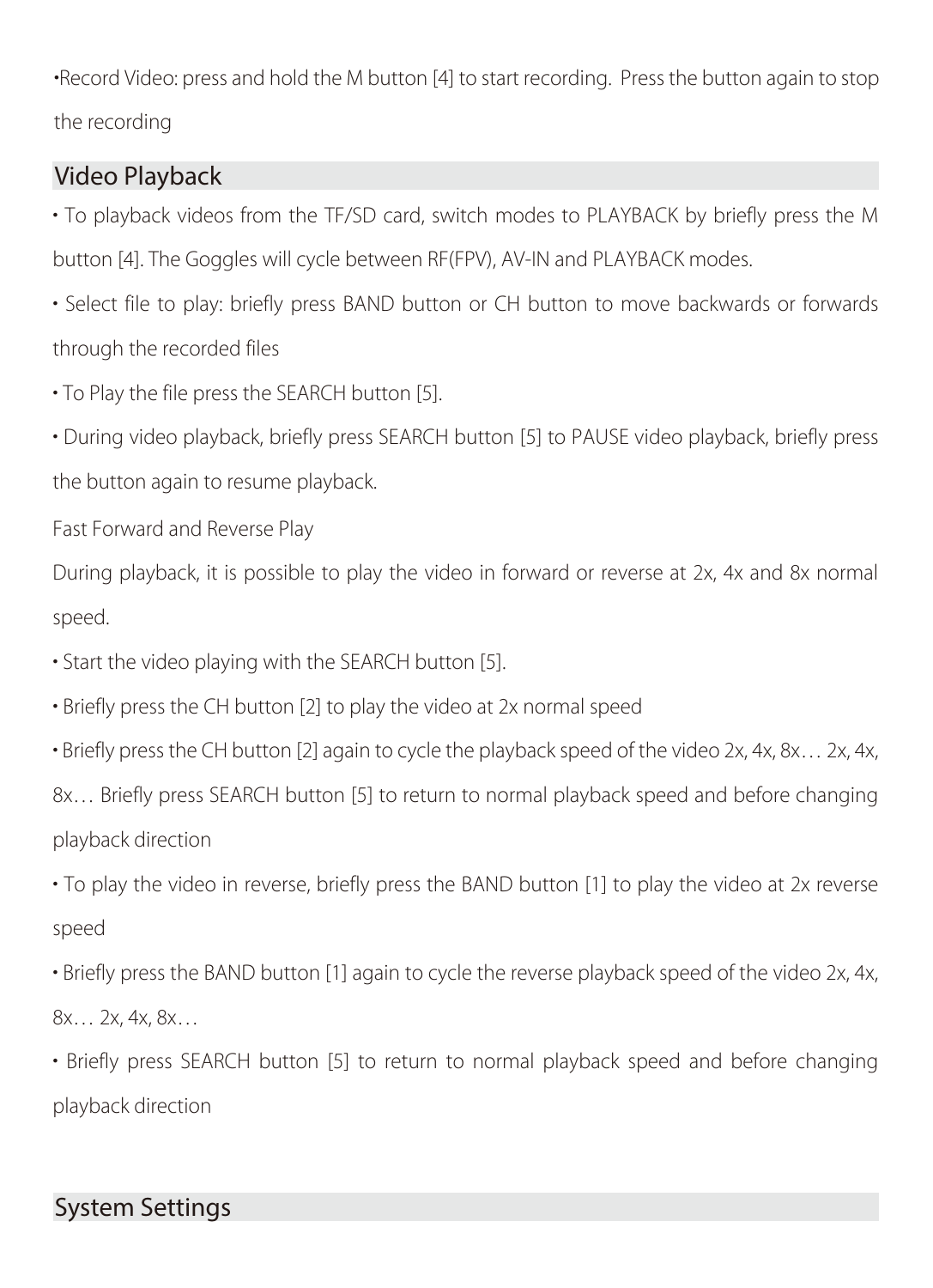In RF (FPV) mode, briefly press the M button [4] to enter the System Settings menu.

System menu options:

| <b>Brightness</b>                  | 50  |
|------------------------------------|-----|
| Contrast                           | 50  |
| Saturation                         | 50  |
| Hue                                | 50  |
| Time out / OSD                     | 3S  |
| REC Audio/ Record (on/ off)        | YFS |
| SD Format/ Storage card formatting | NO  |
| Load Def/ Load default settings    | NΟ  |

#### Setting Brightness, Contrast, Saturation and Hue:

• Briefly press the BAND button [1] or CH button [2] to highlight the desired menu item, then press the SEARCH button [5] to select.

• Press the BAND button [1] or CH button [2] to INCREASE or DECREASE the selected setting.

Holding either button will change the setting faster.

- Press the M button [4] to set the value and return to the menu.
- To exit the System Settings menu, briefly press the Power button [3]

#### Setting the timeout for the On Screen Display (OSD):

The Goggles' OSD can sometimes conflict with the OSD of your drone or other video input. The

Timout setting allows for the goggles' OSD to be turned off after a selected period of time.

• Briefly press the BAND button [1] or CH button [2] to highlight the TIMEOUT menu item, then press the SEARCH button [5] to select. The current value will be indicated in red.

• Press the BAND button [1] or CH button [2] to cycle through the timeout values OFF, 3s, 5s, 10s, 20s 30s.

To exit the System Settings menu, briefly press the Power button [3].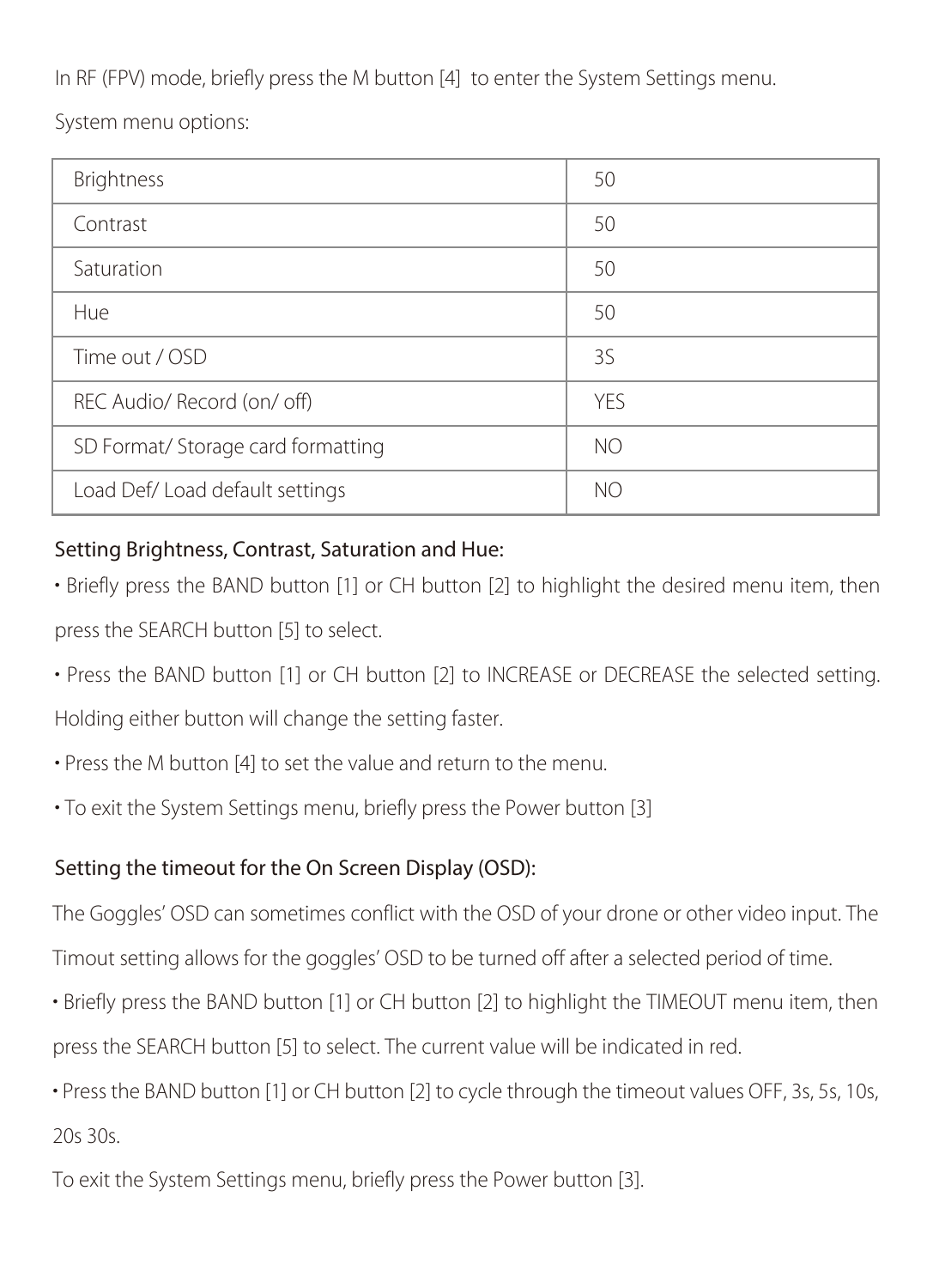#### Setting Audio Recording:

If your drone supports the transmission of audio, you can choose whether to record audio together with FPV video.

• Briefly press the BAND button [1] or CH button [2] to highlight the Rec Audio menu item, then press the SEARCH button [5] to select.

- Press the BAND button [1] or CH button [2] to change the value to either ON or OFF.
- Press the M button [4] to set the value and return to the menu.
- To exit the System Settings menu, briefly press the Power button [3].

# SD Card Formatting

Formatting the TF/SD card deletes all data from your TF/SD card and prepares the card for use with the goggles. Before recording video using your Goggle Glasses S3, we recommended formatting the TF/SD card using the goggles.

• n RF (FPV) mode, briefly press the M [4] button to enter the System Settings menu.

Formatting the TF/SD card deletes all data from your TF/SD card and prepares the card for use with the goggles. Before recording video using your Goggle Glasses S3, we recommended formatting the TF/SD card using the goggles.

• n RF (FPV) mode, briefly press the M [4] button to enter the System Settings menu.

• Briefly press the BAND button [1] or CH button [2] to highlight SD Format menu item, then press the SEARCH button [5] to select.

• Press the BAND button [1] or CH button [2] to change the SD Format value to YES. A warning "SD Format Sel!" will be displayed warning you that all files will be deleted from your SD card.

• Press the SEARCH button [5] to confirm and format the SD Card. The screen will display "Format Success".

- Press the M button [4] to return to the menu.
- To exit the System Settings menu, briefly press the Power button [3].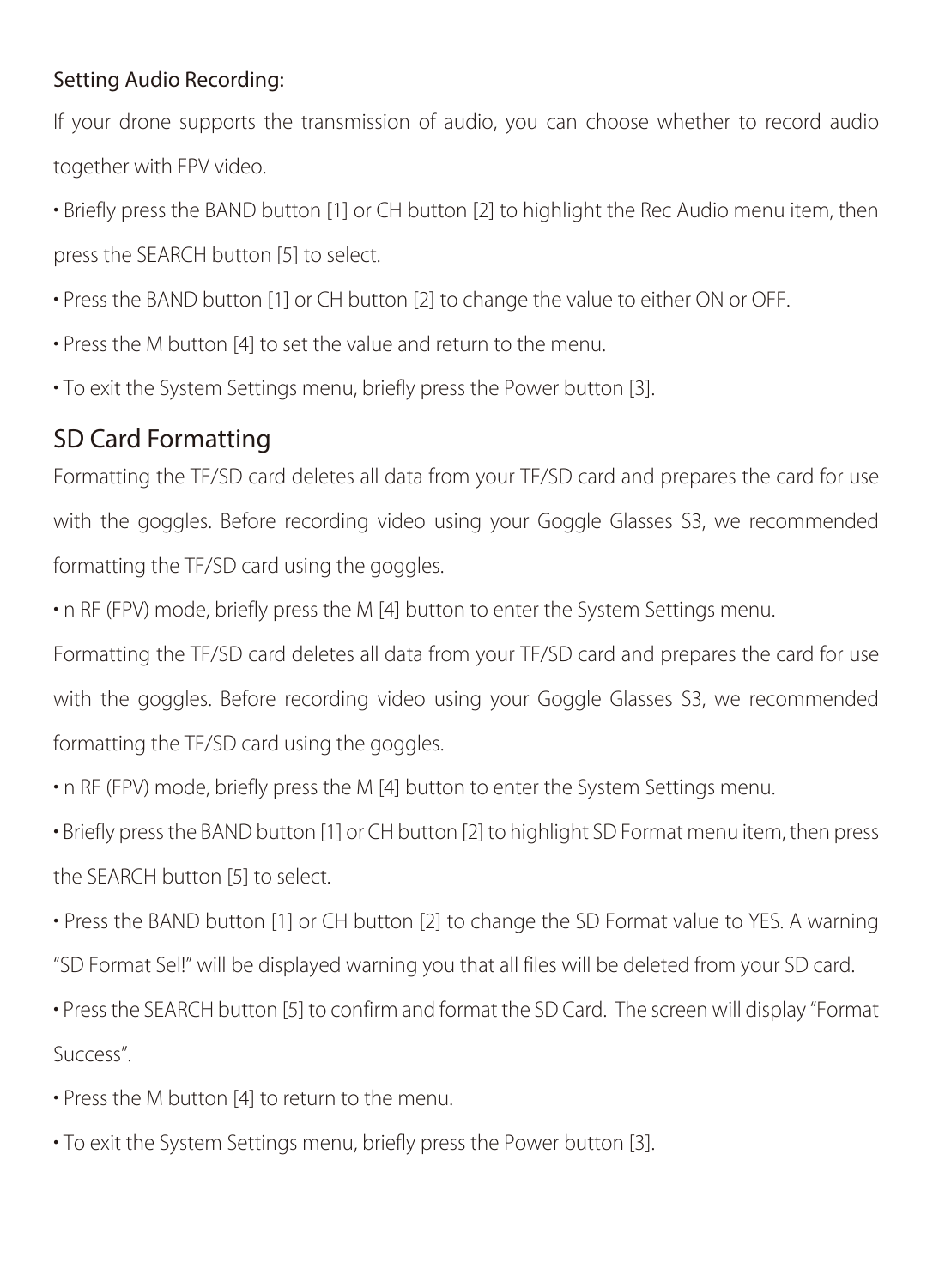#### Reset Goggles to Factory Default Values

- In RF (FPV) mode, briefly press the M [4] button to enter the System Settings menu.
- Briefly press the BAND button [1] or CH button [2] to highlight the Load Def menu item, then

press the SEARCH button [5] to select.

- Press the BAND button [1] or CH button [2] to change the Load Def value to YES.
- Press the SEARCH button [5] to confirm and reset the goggles to factory default values.
- To exit the System Settings menu, briefly press the Power button [3].

| Internal Battery[15]   | External charging  | Charging light | OSD Display [e]           |
|------------------------|--------------------|----------------|---------------------------|
|                        | source [11]        | $[12]$         |                           |
| No internal battery    | Charge power       |                | A lightning symbol in the |
|                        | supply connected   | Green          | middle of the battery     |
| Internal battery       | Charge power       |                | Battery icon displays     |
| needs charging         | supply connected   | Red            | filling level             |
| Internal battery       | Charge power       |                | Low battery warning       |
| needs charging         | supply unconnected |                |                           |
| Internal battery fully | Charge power       |                | A lightning symbol in the |
| charged                | supply connected   | Green          | middle of the battery     |

# Battery Status Indications

# Channel list

Frequency: MHz

| Band         | CH1  | CH2  | CH3  | CH4  | CH <sub>5</sub> | CH <sub>6</sub> | CH <sub>7</sub> | CH8  |
|--------------|------|------|------|------|-----------------|-----------------|-----------------|------|
| А            | 5865 | 5845 | 5825 | 5805 | 5785            | 5765            | 5745            | 5725 |
| B            | 5733 | 5752 | 5771 | 5790 | 5809            | 5828            | 5847            | 5866 |
|              | 5705 | 5685 | 5665 | 5645 | 5885            | 5905            | 5925            | 5945 |
| $\mathsf{D}$ | 5740 | 5760 | 5780 | 5800 | 5820            | 5840            | 5860            | 5880 |
|              | 5658 | 5695 | 5732 | 5769 | 5806            | 5843            | 5880            | 5917 |

# Charging for rechargeable battery

The attached 2S lithium battery can be charged by SwellPro balance charging source or other

reliable quality balance charging sources.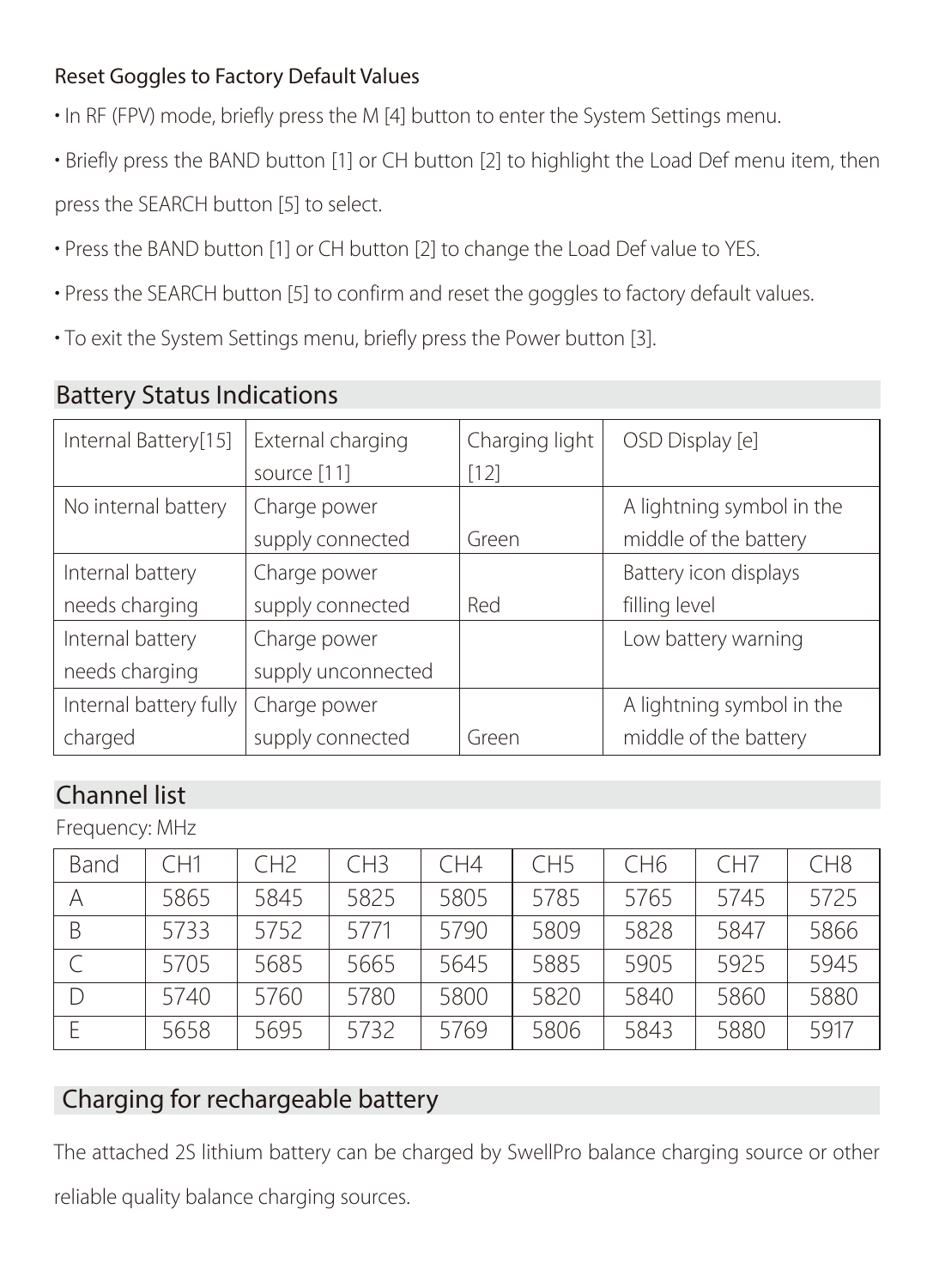

#### Note:

1. Before charging, please keep the charger in the power on state, then connect the battery to the charger, otherwise the charger and battery will be damaged.

2. In use process, 2S lithium battery should notexcessive electrical discharge. It needs to

maintain a certain amount of electricity, otherwise it will be easily damaged.

# Specification parameter

| Weight                              | 278q                                                    |
|-------------------------------------|---------------------------------------------------------|
| Glasses size                        | 175×102×68 mm                                           |
| <b>FOV</b>                          | 40° (monocular)                                         |
| Screen resolution (Double screens)  | 960X240                                                 |
| Refresh rate                        | NTSC 60 Hz, PAL 50 Hz                                   |
| Adjustable pupillary distance range | $58 - 63$ mm                                            |
| Working frequency                   | 5.8 GHz                                                 |
| Channels                            | 40                                                      |
| Battery capacity                    | 1S 3.7V/1500mAh(78x19.5x7.5mm)                          |
| Maximum battery time                | 1 Hour of use                                           |
| Working temperature                 | 32°F (0°C) - 104°F (40°C)                               |
| Input / output interfaces           | Micro USB, 3.5 mm headphone jack, AV IN/OUT, Micro SD   |
|                                     | card slot                                               |
| Charging source                     | DC 6-28V (2S~6S JST lithium battery charger), or        |
|                                     | Provided 7.4V/1800mAh 2S battery, or 2S-6s Lithium cell |